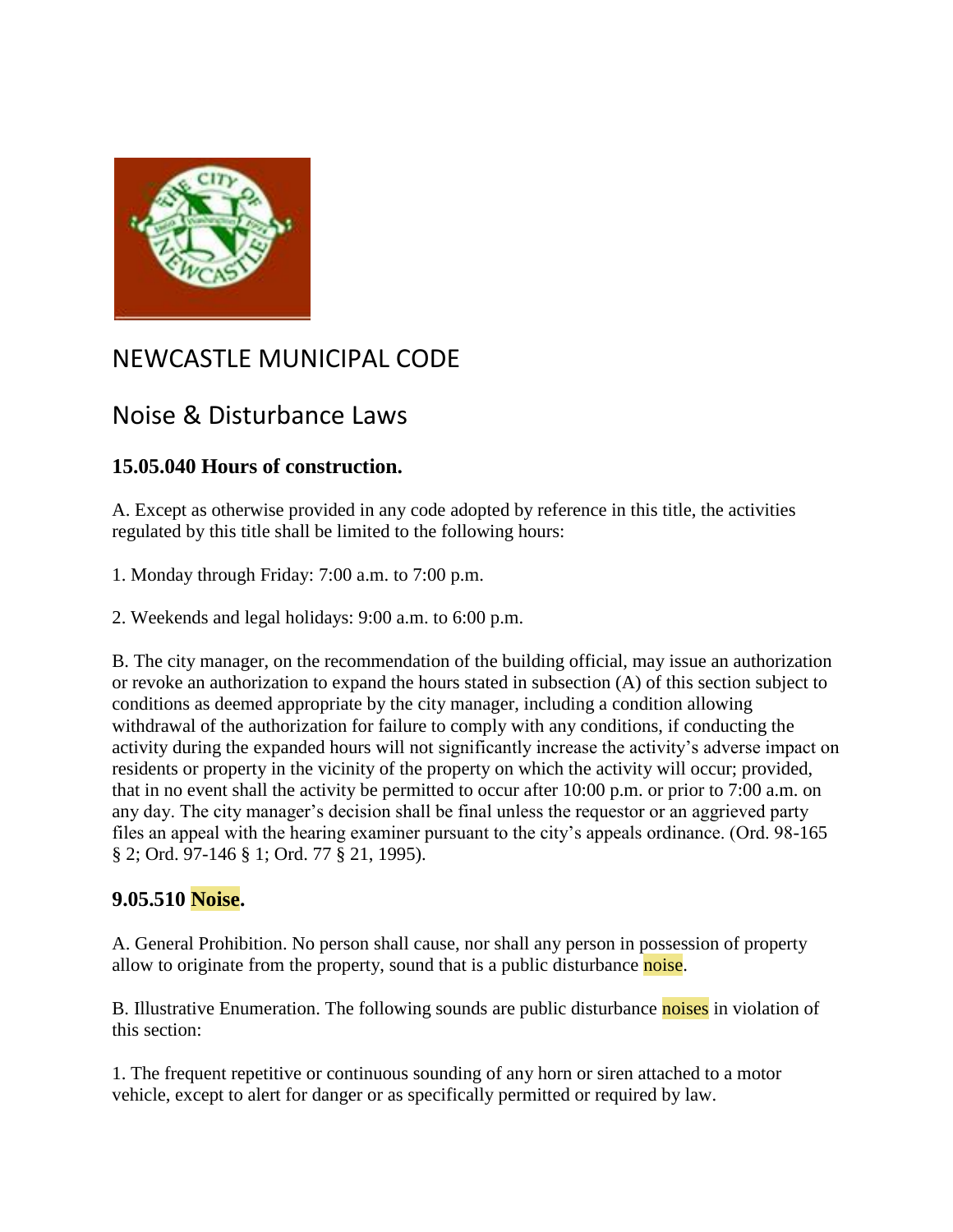2. The creation of frequent, repetitive or continuous sounds in connection with the operation, repair, rebuilding or testing of any motor vehicle, motorcycle, off-highway vehicle or internal combustion engine within a residential district so as to unreasonably disturb or interfere with the peace and comfort of owners or possessors of real property.

3. Yelling, shouting, whistling or singing on or near the public streets, particularly between the hours of 10:00 p.m. and 8:00 a.m. or at any time and place as to unreasonably disturb or interfere with the peace and comfort of owners or possessors of real property.

4. The creation of frequent repetitive or continuous sounds which emanate from any building, structure, apartment or condominium, which unreasonably disturbs or interferes with the peace and comfort of owners or possessors of real property, such as sounds from musical instruments, audio sound systems, band sessions or social gatherings.

5. Sound from motor vehicle audio sound systems, such as tape players, radios and compact disc players, operated at a volume so as to be audible greater than 50 feet from the vehicle itself.

6. Sound from portable audio equipment, such as tape players, radios and compact disc players, operated at a volume so as to be audible greater than 50 feet from the source, and if not operated upon the property of the operator.

7. The squealing, screeching or other such sounds from motor vehicle tires in contact with the ground or other roadway surface because of rapid acceleration, braking or excessive speed around corners or because of such other reason; provided, that sounds which result from actions which are necessary to avoid danger shall be exempt from this section.

8. Sounds originating from construction sites, including but not limited to sounds from construction equipment, power tools and hammering between the hours of 7:00 p.m. and 7:00 a.m. on weekdays and 6:00 p.m. and 9:00 a.m. on weekends and holidays. Sounds originating from construction sites during expanded **hours** authorized by the city manager pursuant to NMC [15.05.040](http://srch.mrsc.org:8080/code/DocView/newcastlemc/newca15.html#15.05.040) (B) shall be exempt from this section.

9. Sounds originating from residential property relating to temporary projects for the maintenance or repair of horns, grounds and appurtenances, including but not limited to, sounds from lawnmowers, powered hand tools, and composters, between the hours of 7:00 p.m. and 7:00 a.m. on weekdays and 6:00 p.m and 9:00 a.m. on weekends and holidays.

C. Exclusion. This section shall not apply to the following:

1. Audio equipment for regularly scheduled events at parks, such as public address systems for baseball games or park concerts between the **hours** of 9:00 a.m. and 10:30 p.m.

2. City-sponsored activities on city-owned property, provided activity is approved by the city manager.